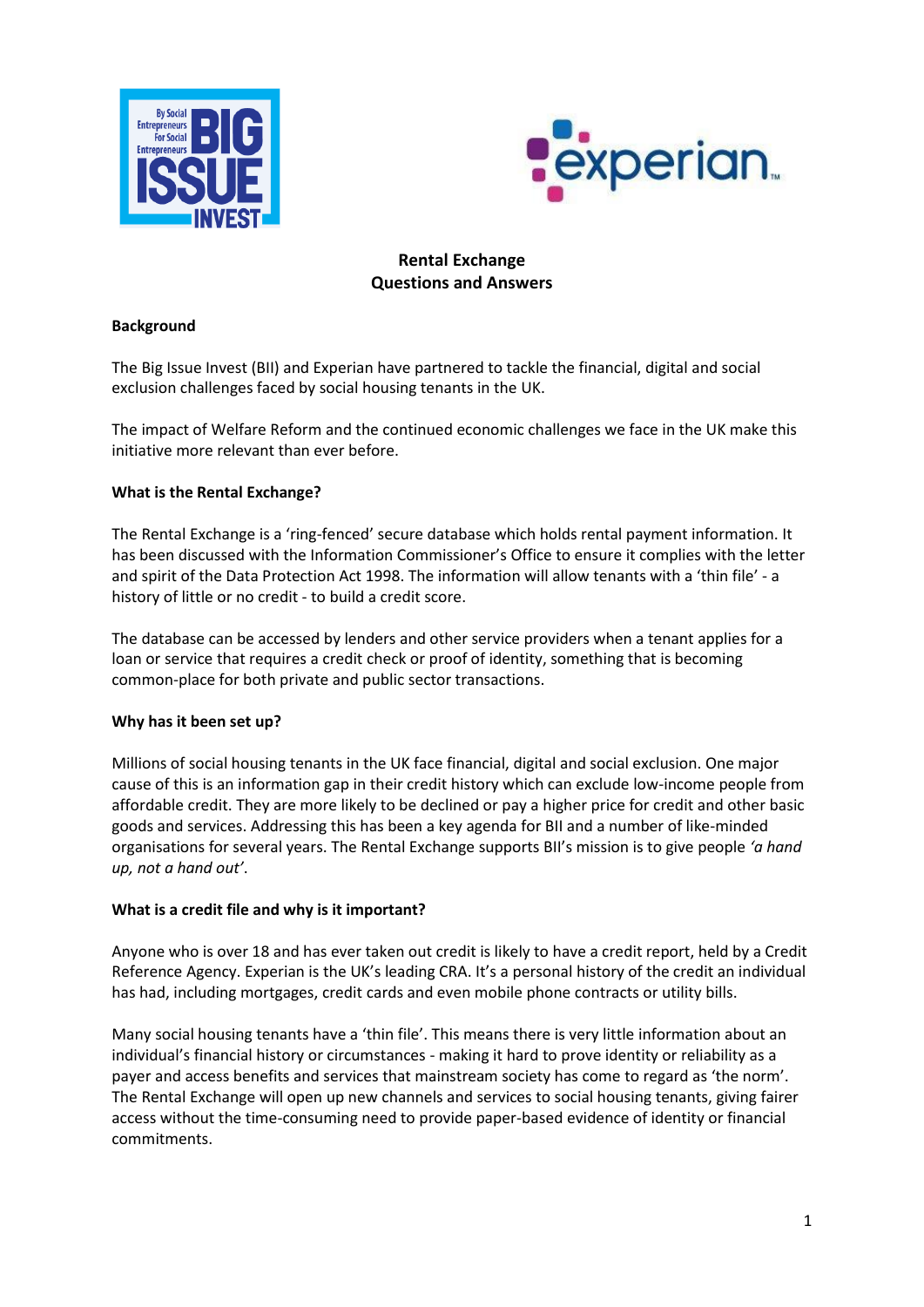For more information on what a credit report is and what sort of information is on there, visit <http://www.experian.co.uk/consumer/what-is-a-credit-report.html>

#### **Why are Leeds and Yorkshire Housing taking part in the project?**

All of the evidence we have seen clearly demonstrates that the majority of our tenants will be better off if we take part in this scheme. Tenants will be able to save money on basic goods and services such as white goods, utilities, mobile phone contracts and insurance.

### **Who will benefit from it?**

The Rental Exchange focuses on supporting tenants in social housing, where the need is greatest but the initiative has also been rolled out to private tenants too.

### **How will it work?**

While information about mortgage payments is included on credit reports, rent payment information currently isn't. This means that tenants who make their rent payments on time are unable to have this positive information registered on their credit report. The more positive information on a credit report, the more likely an individual is to access credit, goods and services, and be able to prove their identity. A person's address is the first step in proving they are who they say they are.

Social housing providers will provide a regular feed of required and actual payment data about tenants' rent payment performance into the Rental Exchange. The Rental Exchange will offer a secure and compliant way to include a tenant's payment history in their credit file, strengthening their credit history and helping them qualify for more and lower-cost payment plans. The data will only be accessed when the tenant applies for goods or services where a credit or identity check is made through an organisation using Experian's database.

Experian processes significantly more transactions of this kind in the UK than any other organisation, giving the tenant the best chance of their data being available to support their application. When the tenant makes an application they are notified that such a check will be made, as would any consumer when they go to purchase certain goods or services. For example, this extends to tenants having the option of better tariffs on their utilities' bill based on their credit file. This enhanced view of repayment history will improve the ability of lenders to treat all customers fairly, with more accurate lending decisions based on a deeper understanding of the individual, as is increasingly required by regulators.

# **How will it benefit tenants?**

The Rental Exchange will enable tenants to build a positive credit history and 'online' proof of identity - increasingly important when applying, for example, for goods and services such as, a utility supplier, a mobile 'phone provider or when online shopping.

#### **What about data protection?**

Experian and BII have been in discussion with the Information Commissioner's Office (ICO) to ensure sharing of rental payments is fully compliant and fair to the tenant. The unequivocal benefit to tenants is recognised by DPA 'legitimate interests' provisions (DPA 1998 Sch2 para 6). The Rental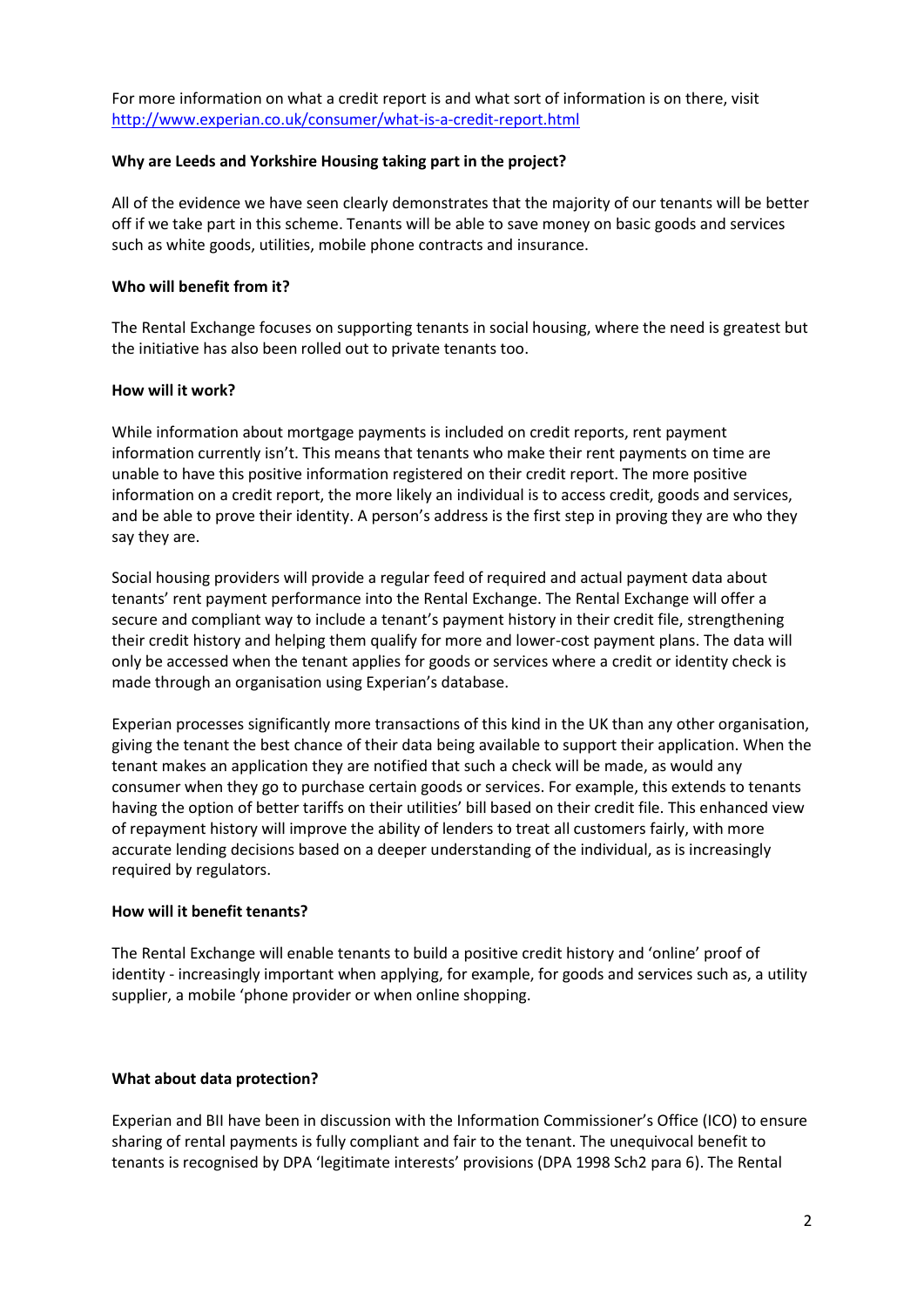Exchange is based on protecting tenants' data while at the same time enabling them to ensure organisations can use this data to support their application.

The ICO recognise that tackling social, financial and digital exclusion issues through enabling tenants to use their information in a way that helps them is not something that should be prevented by the DPA, subject to tenants being provided with a very clear explanation of how this will benefit them.

#### **Who will be able to see rental data and how will it be used?**

Where tenants are notified, at the point of data collection and data access, this data can be made available to any prospective credit enquirer participating in Experian's credit data sharing scheme as is currently the norm for other consumers. Data will also be made available to landlords and organisations undertaking property management and tenant referencing activities on behalf of landlords, again with the tenant being notified of this.

### **What will be the process for dealing with data disputes?**

We will help tenants resolve any disputes is the same way we do for other types of data. The moment a tenant contacts their social housing provider or Experian to report a problem, Experian mark the data as under dispute while we investigate with the provider. This process will be made clear to tenants when their social housing provider chooses to join the Rental Exchange. This means that any organisation looking at this data must make further enquiries to ensure any decisions they make reflects the tenant is disputing the accuracy of this information. This is consistent with the requirements of the Data Protection Act 1998.

### **Will the data be shared with third parties for marketing purposes?**

No, we will not share any personal data with any third parties for marketing purposes.

# **Which social housing providers are involved?**

Currently there are over 130 housing providers sharing data for over 1.4m tenants across the UK

# **Will missed rental payments stop people accessing affordable credit or renting a home?**

For the majority of people it's the opposite, as it will help prove that they meet this regular and important financial commitment. Most lenders will ask a consumer about their outgoings to understand their situation but in the case of social tenants, lenders and tenants are currently unable to verify commitments and performance history without going back to their social housing provider. So in effect the lender and tenant can now benefit from real-time transactions on accurate, objective information. This will support more responsible borrowing and lending and help people avoid becoming over-indebted.

If a tenant is unable to pay their rent, it is unlikely they are suitable for a loan or other payment agreement. For social housing providers, it will help identify those tenants who are financially vulnerable and enable them to provide an appropriate treatment strategy to help get them 'back on track'.

# **Will people whose rent, or part rent, is paid for by the government have their credit histories affected when payment of rent is late through no fault of their own?**